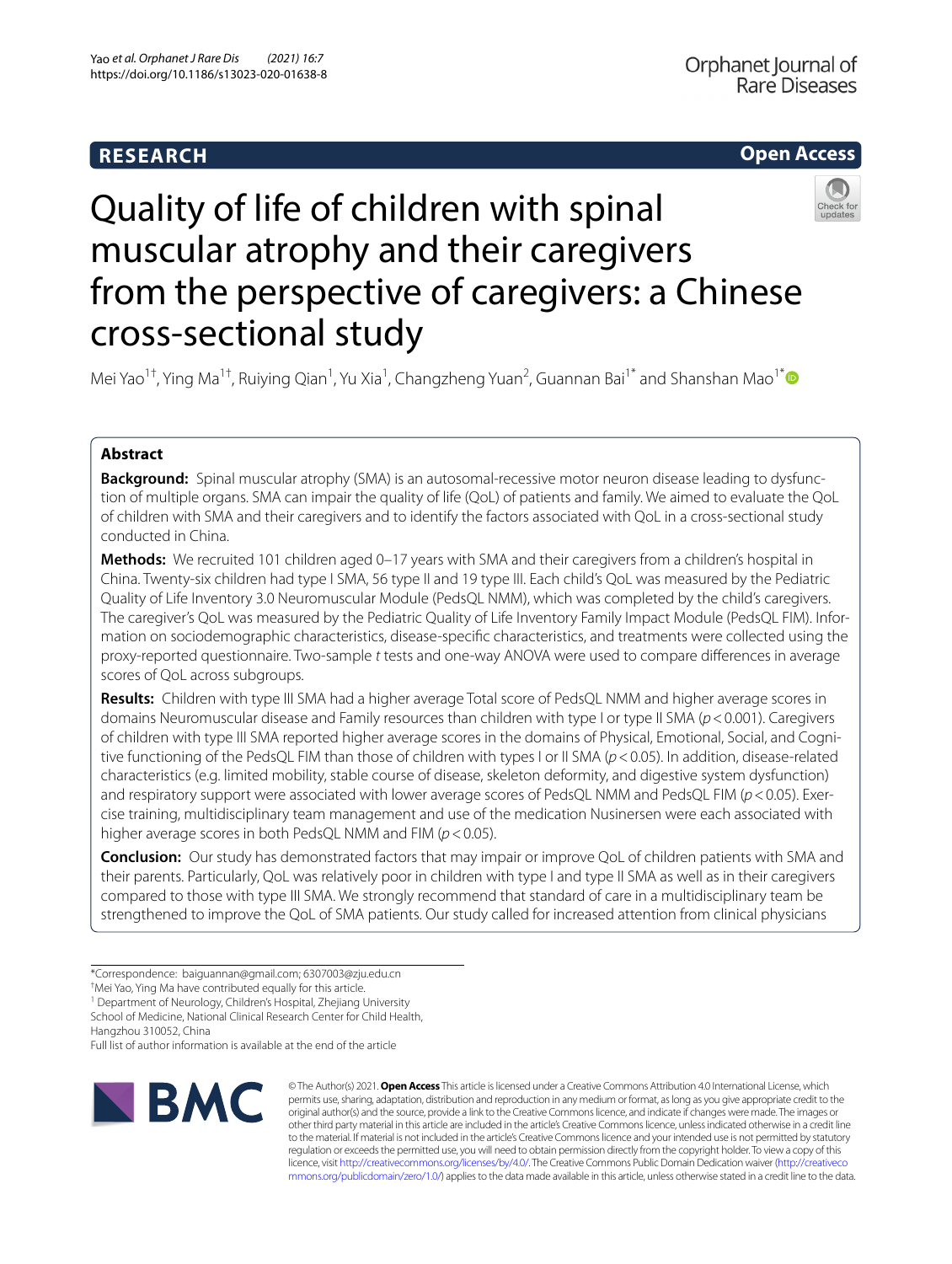on measuring QoL in their clinical practices in order to enhance the understanding of impacts of SMA and to make better decisions regarding treatment.

**Keywords:** Spinal muscular atrophy, Quality of life, Disease-related characteristic, Medical intervention, Proxy-report

# **Introduction**

Spinal muscular atrophy (SMA) is a rare, autosomalrecessive neuromuscular disease caused by genetic mutation of the survival motor neuron (SMN) 1 gene on chromosome 5q13. This mutation results in reduced levels of the SMN protein, causing muscle weakness and atrophy  $[1–5]$  $[1–5]$  $[1–5]$ . SMA is traditionally divided into fve clinical subtypes (type 0, I, II, III, IV) based on the age of onset of symptoms and on the highest achieved motor-function milestones [\[6](#page-11-2), [7](#page-11-3)]. Type 0 is the most severe subtype that onsets during the prenatal period and survives less than one month after birth. Type I is the most common subtype in living patients; it usually presents before 6 months of age. Non-sitter always refer to type I patients who were never learn to sit up independently, and their life expectancy is seldom more than 2 years without respiratory support. Type II usually onsets between 6 and 18 months of age. Sitter was defned as who can sit independently but are never be able to walk. Type II patients usually can live to adulthood. Symptoms of type III normally present after age 18 months; walker refer to some patients can acquire independent ambulation, although some may lose the ability to walk in adulthood owing to the progressive nature of the disease. Life spans of these patients are almost identical to those of the general population. Type IV is the rarest, has the lowest morbidity and mortality, and occurs after 20 years of age. Life span of type IV patients is similar to that of type III patients [\[8](#page-11-4), [9\]](#page-11-5).

In addition to causing damage of motor neurons, SMN protein defciency is also detrimental to the functioning of multiple tissues including those found in skeletal muscle, heart, autonomic and enteric nervous systems, metabolic/endocrine system, lymphatic systems, and reproductive system  $[10-12]$  $[10-12]$ . Therefore, dysfunction of multiple organ systems may occur in a SMA patient as the disease progresses. SMA patients may need medical care and nursing support for daily activities as well as for long-term co-management of several medical devices [[13,](#page-11-8) [14\]](#page-11-9). Current treatment options in SMA include (1) ventilatory support including noninvasive and invasive ventilation, (2) management of secretions including inhalational therapies and section, (3) feeding support including nasal feeding or placement of a percutaneous endoscopid gastrostomy and (4) supply with medical devices and orthosis [[15–](#page-11-10)[17\]](#page-11-11). Improvements regarding survival and QoL of SMA patients could be achieved by these options [[7\]](#page-11-3).

QoL is a multidimensional concept and is an important patient-reported outcome measure in clinical research and practice. According to the World Health Organization, QoL is defned as "an individual's perception of their position in the life in the context of the culture in which they live and in relation to their goals, expectations, standards and concerns" [[18](#page-11-12)]. While investigating QoL in the clinical setting, it is important to understand the patient's experience, to evaluate the efectiveness of treatments, and to optimize individual therapy plans, which ultimately improve the patient's well-being [[19,](#page-11-13) [20](#page-11-14)].

In pediatric neurology research, attentions mostly has focused on developing novel technologies and pharmaceuticals for children with SMA. Few studies have focused on investigating the impacts of these clinical treatments on the QoL of patients and caregivers. One study conducted in Europe by Rouault et al. described the disease impact on general well-being and therapeutic expectations of SMA type II and III patients [\[21](#page-11-15)]. This study highlighted the patient's perspective in terms of treatment and living with SMA [\[21](#page-11-15)]. However, the study used a self-developed questionnaire based on expert opinion instead of a validated survey instrument for measuring QoL. Based on a literature review, we found that the PedsQL 3.0 Neuromuscular Module (PedsQL NMM) can be used to estimate the QoL of SMA patients, whereas the PedsQL Family Impact Module (PedsQL FIM) can be used as a supplement of the PedsQL NMM to refect the caregivers' QoL and the family impact. Weaver et al. found that PedQL FIM captured signifcant diferences in functioning domains of QoL including physical, emotional, social, and family relations between SMA Type I and II [\[22](#page-11-16)]. In addition, this study demonstrated signifcant diferences in the communication domain of the proxy-reported PedsQL NMM [\[22](#page-11-16)]. Nusinersen treatment did not impact proxy-reported QoL, whereas gastrostomy tube and ventilation support decreased children's QoL  $[22]$  $[22]$  $[22]$ . The analysis of parents' questionnaires revealed that diferent types of SMA and clinical treatment can signifcantly afect the QoL of SMA patients. Published studies of the QoL of SMA patients and caregivers have been conducted in the United States or in Europe. To our best knowledge, no similar study has been conducted in China. Therefore, in the present study we aimed to evaluate the QoL of children with SMA and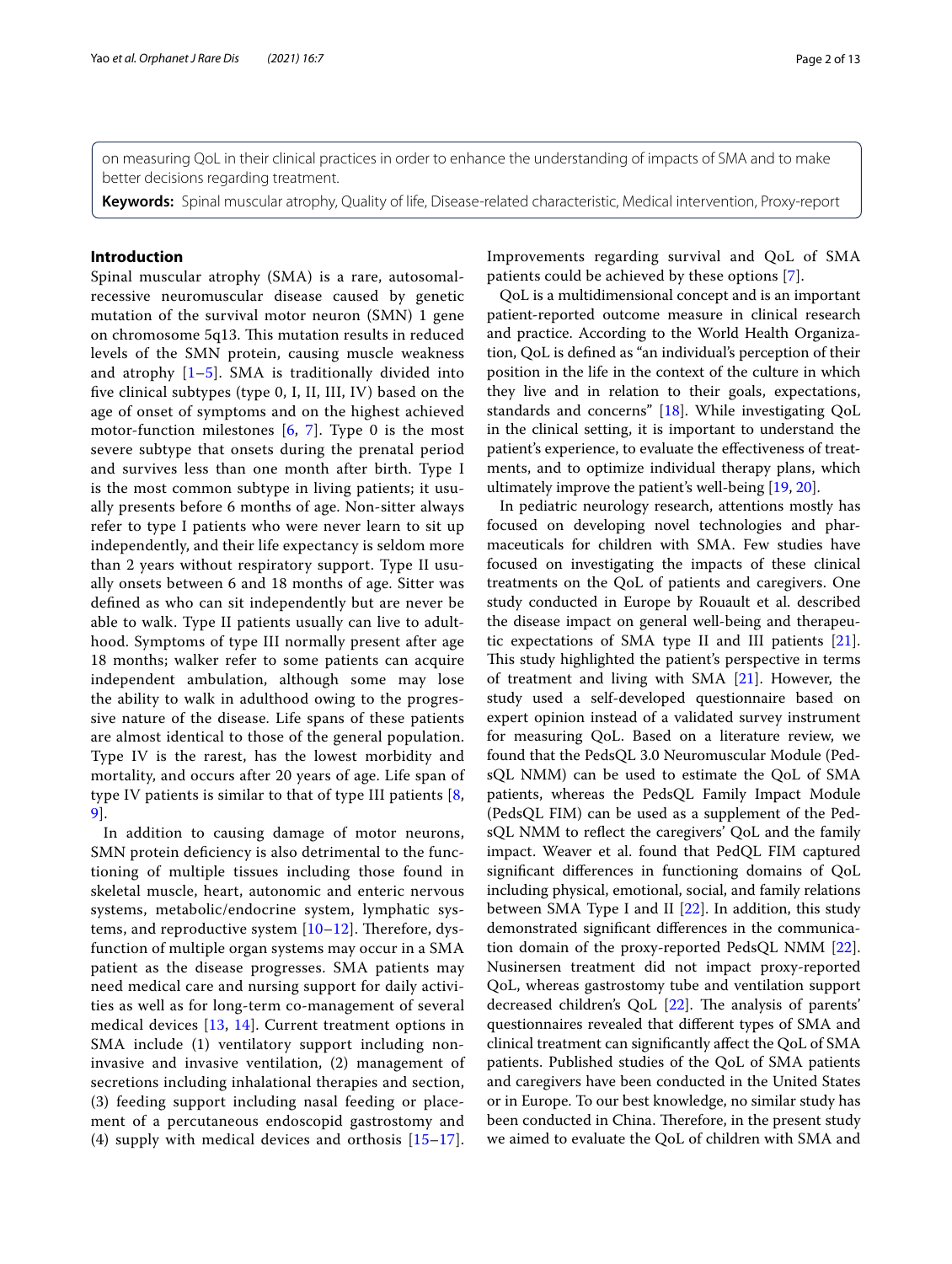their caregivers and to identify the factors associated with QoL (such as SMA subtypes, disease-related characteristics and treatments) for patients and caregivers that participated in a hospital-based, cross-sectional study in China.

# **Methods**

# **Participants and design**

During 16–28 March 2020 we conducted a questionnaire-based survey of 101 caregivers, which included the parents or grandparents of SMA patients recruited from the Department of Neurology of the Children's Hospital of Zhejiang University School of Medicine in Hangzhou, China. The inclusion criteria for caregivers were  $(1)$  their child was diagnosed as SMA by genetic testing and (2) their child's age ranged from 0 to 18 years. Caregivers were excluded if they could not understand or complete the questionnaire correctly. In accordance with the principle of voluntary participation, the study questionnaire was sent by website to the caregivers with detailed information about the purpose and methods of this study. All eligible participants provided signed, informed consent before they completed the questionnaire, and the study was approved by the Ethics Committee of the Children's Hospital of Zhejiang University School of Medicine (2019-IRB-171).

Before the questionnaire was used, we conducted a preliminary test of the feasibility, comprehensibility, and acceptability of the questions (survey items) and their multiple-choice answers. During this test 25 questionnaires were sent out, 24 were received yielding an efective recovery of 96%. The results of the preliminary test showed that the population response rate was very high and that our investigation was feasible. It took the caregiver 20–30 min to fll in the questionnaire, so we set the recommended length of time of completion of questionnaire as 35 min in the instruction texts of the fnal survey questionnaire. During the survey of all participants, the data were collected by trained physicians using a one-to-one internet survey. After logging onto the questionnaire website, all caregivers were asked to complete the PedsQL FIM section. In addition, the caregivers of SMA patients aged 5 years and older were asked to complete the PedsQL NMM section. All caregivers immediately submitted their answers upon completion of the questionnaire.

# **QoL measures**

PedsQL NMM and PedsQL FIM were used to measure QoL of patients with SMA and their caregivers. In addition, the questionnaire included some questions to collect the information on socio-demographic characteristics, disease-related characteristics, and medical interventions/treatment plan of the patients. Several terms were used in these additional questions. For example, a non-Sitter was defned as a patient who was unable to sit. A sitter was defned as a patient who could sit without aid but could not walk alone, whereas a patient who could walk alone was defned as walker. Skeletal dysfunctions were defned as structural changes in the skeletal system that result in functional changes, such as scoliosis, hip dislocation, tendon contracture, joint deformation, etc. Digestive system dysfunctions were defned as disordered functions of digestive organs including the gastrointestinal tract, the liver and biliary system, and the pancreas. The main symptoms of digestive system dysfunctions included salivation, difficulty swallowing, constipation, etc. Stable course of disease was defned as a state of disease progression wherein patient's athletic ability and intensity keep no progressive levels during past 6 months. For example, a patient who was 9 months old but was unable to hold her/his head up steadily from 3 months old. Exercise training was defned as rehabilitation training in professional institutions. A patient that had not accepted any medical service was defned as nomedical service (N-MS). A patient that only accepted a neurology doctor but was not under multidisciplinary team (MDT) was defned as medical service (MS). A patient that accepted MDT was defned as accepted standard of care (SOC) in a MDT management program.

We used PedsQL NMM, a proxy-reported, 25-item survey instrument, to measure health-related QoL in children with neuromuscular disorders. This instrument contains three dimensions: About My Child's Neuromuscular Disease (17 items, with emphasis on physical functioning), Communication (three items), and About Our Family Resources (fve items). For each item, caregivers were asked to rate the infuence of a certain problem in the past month. Each multiple-choice answer was scored from 0 (never a problem) to 4 (almost always a problem). Item scores were reversed and linearly transformed to a 0 to 100 scale  $(0=100, 1=75, 2=50, 3=25, \text{ and } 4=0);$ therefore, a higher scores indicated a higher QoL. PedsQL NMN is a reliable survey instrument, and Cronbach's alpha for each dimension exceeds 0.70 [[23\]](#page-11-17).

The PedsQL FIM was designed to assess the impact of pediatric chronic health conditions on caregivers' QoL and family functions in the past month. The PedsQL FIM includes the following six scales of a caregiver's selfreported functioning: physical functioning (six items), emotional functioning (fve items), social functioning (four items), cognitive functioning (fve items), communication (three items), and worry (fve items). In addition, the PedsQL FIM explored the following two scales of family functioning reported by the primary caregiver: daily activities (three items) and family relationships (fve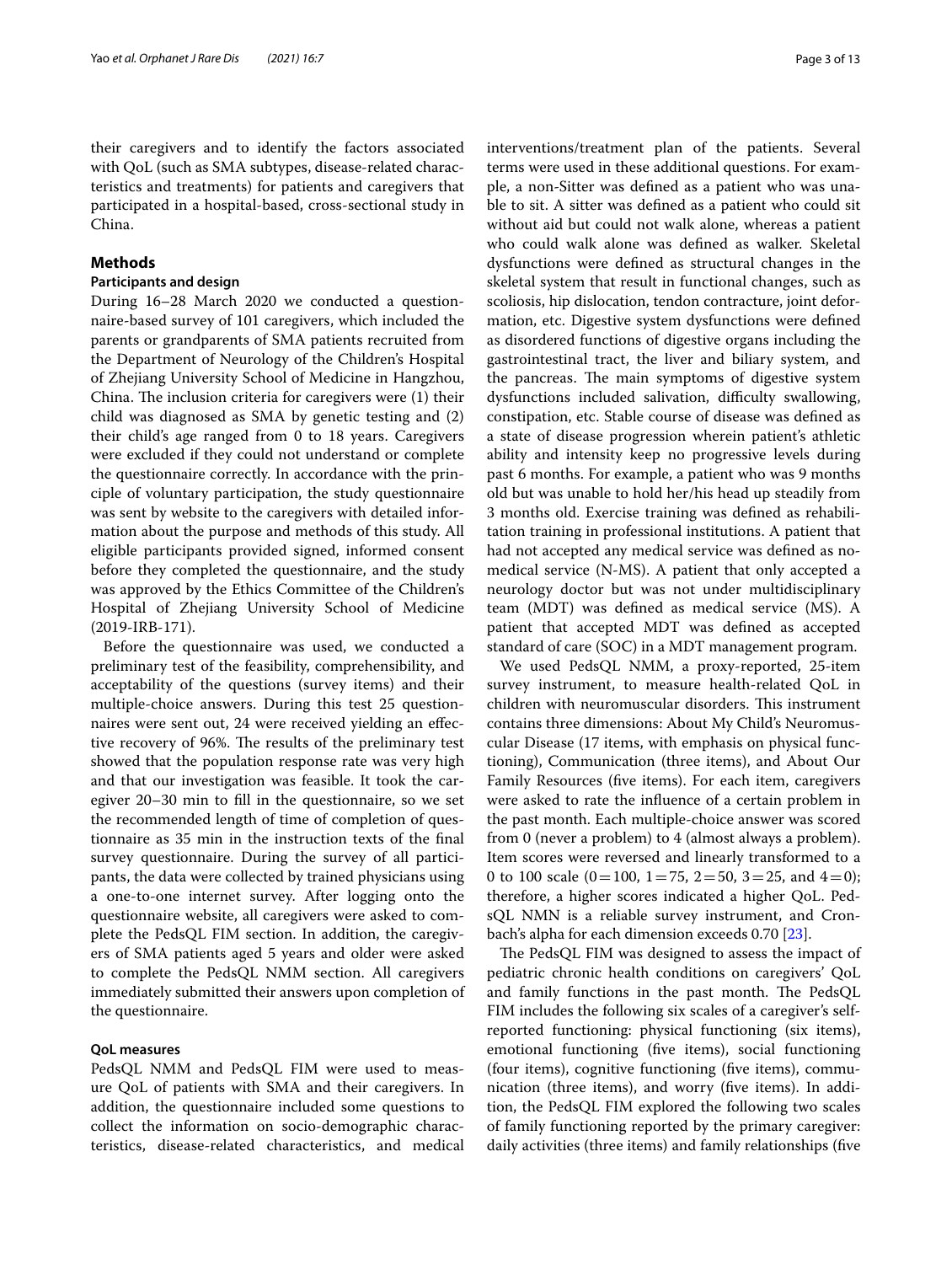items). Each item included a fve-point, multiple-choice response ranging from 0 (never a problem) to 4 (always a problem). These item scores were reversely graded and linearly transformed to a  $0-100$  scale  $(0=100, 1=75,$  $2=50$ ,  $3=25$ ,  $4=0$ ); therefore, higher scores indicated better functioning or less negative impacts. Initial validation studies indicated that PedsQL FIM has a relatively high internal consistency with Cronbach's alpha values exceeding 0.70 [\[24\]](#page-11-18).

### **Statistical analysis**

Descriptive analysis was applied to describe the characteristics of the study population. Continuous measurements were summarized as means±standard deviations (SDs), and categorical measurements were summarized using frequencies with percentages. A normal distribution of our data was tested using the normality test and distribution curve. A two-sample t-test was used to compare the diference in average scores of QoL between two subgroups; whereas a one-way ANOVA was used to compare average scores of QoL among three or more subgroups. In addition, we used Cohen's efect size (Cohen's *d*) to assess the clinical relevance in terms of pairwise diferences in average score between groups (including diferences between subtypes of SMA, disease-related characteristics, and acceptance categories of clinical treatments). Cohen's *d* was calculated as the absolute value of the diference in average scores divided by the largest SD and was interpreted as follows: 0.2≤*d*<0.5, small diference; 0.5≤*d*<0.8, moderate diference; and  $d$  > 0.8, large difference [[25](#page-11-19)].

All statistical tests were two-tailed and their signifcance was indicated by  $p < 0.05$ . All the analyses were conducted using SPSS version 22 (IBM Corp. NY, USA).

# **Results**

## **Characteristics of the study population**

Socio-demographics characteristics, disease-related characteristics and medical interventions/treatment plan of the patients in our study are summarized in Table [1](#page-3-0). A total of 101 caregivers with SMA children participated in our study. All caregivers completed the PedsQL FIM questionnaire; however, only 87 caregivers completed the PedsQL NMM questionnaire because this survey instrument applies only to children of ages 2–18 years. Ten patients depended on invasive ventilation, 23 patients used a suction tube and only 1 child received a non-invasive ventilator treatment. Sixteen patients were treated by special formula feeding, 2 patients used nasal feeding tube and 1 child received gastrostomy in nutritional support.

<span id="page-3-0"></span>

|           | Table 1 The demographics characteristics of SMA patients |  |  |
|-----------|----------------------------------------------------------|--|--|
| $(n=101)$ |                                                          |  |  |

| Variable                        | N (%)                                 |
|---------------------------------|---------------------------------------|
| Child sex                       |                                       |
| Male                            | 49 (48.50)                            |
| Female                          | 52 (51.50)                            |
| Child primary diagnosis         |                                       |
| SMA type I                      | 26 (25.70)                            |
| SMA type II                     | 56 (55.40)                            |
| SMA type III                    | 19 (18.80)                            |
| Average age of SMA type (years) | Age range of SMA type (years)         |
| SMA type I: 5.28                | $0.50 - 16.17$                        |
| SMA type II: 6.90               | $0.92 - 16.00$                        |
| SMA type III: 9.35              | $2.08 - 13.67$                        |
| Disease duration                | Age range of disease duration (years) |
| SMA type I                      | 4.86 (0.33-15.58)                     |
| SMA type II                     | 6.12 (0.17-15.50)                     |
| SMA type III                    | 5.9 (1.00-13.67)                      |
| Mobility                        |                                       |
| Non-sitter                      | 46 (45.50)                            |
| Sitter                          | 39 (38.60)                            |
| Walker                          | 16 (15.80)                            |
| Stable course of disease        |                                       |
| No                              | 41 (40.60)                            |
| Yes                             | 60 (59.40)                            |
| Skeletal deformity              |                                       |
| No                              | 27 (26.70)                            |
| Yes                             | 74 (73.30)                            |
| Digestive system dysfunction    |                                       |
| No                              | 78 (77.20)                            |
| Yes                             | 23 (22.80)                            |
| Medical services                |                                       |
| N-MS                            | 67 (66.30)                            |
| MS but not U-MDT                | 21 (20.80)                            |
| U-MDT                           | 13 (12.90)                            |
| Exercise training               |                                       |
| Νo                              | 56 (55.40)                            |
| Yes                             | 45 (44.60)                            |
| Respiratory support             |                                       |
| No                              | 75 (74.30)                            |
| Yes                             | 26 (25.70)                            |
| Nutritional support             |                                       |
| No                              | 82 (81.20)                            |
| Yes                             | 19 (18.80)                            |
| Scoliosis surgery               |                                       |
| No                              | 99 (98.00)                            |
| Yes                             | 2(2.00)                               |
| Nusinersen treatment            |                                       |
| No                              | 92 (91.10)                            |
| Yes                             | 9(8.90)                               |

*SMA* spinal muscular atrophy, *N-MS* no medical services, *MS but not, U-MDT* medical services but not under multidisciplinary team, *U-MDT* Under multidisciplinary team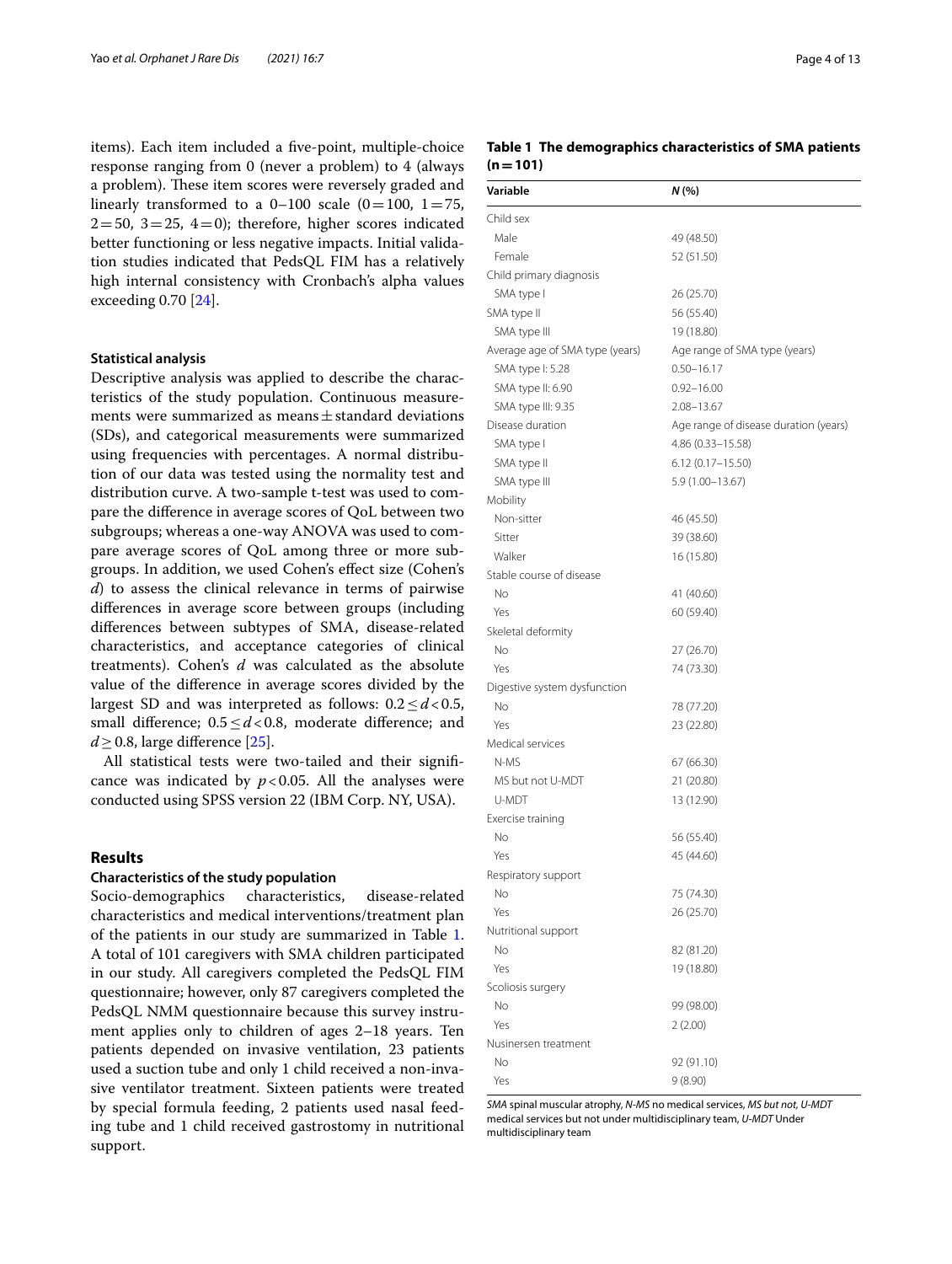# **Diferences in the average scores of PedsQL NMM across SMA subtypes**

The average scores of PedsQL NMM stratified by SMA subtypes are summarized in Table [2.](#page-4-0) The average total score and average scores of domains Neuromuscular diseases and Family resources were signifcantly higher in patients with SMA type III than in those with SMA type I (64.89 vs. 43.63, *p* < 0.001, *d*=1.08; 65.32 vs. 40.53, *p* < 0.001, *d*=1.23; and 58.68 vs. 38.75, *p*=0.006,  $d = 0.74$ ). Similarly, the average total score and average scores of domains Neuromuscular diseases and Family resources were signifcantly higher in patients with SMA type III than in those with SMA type II (64.89 vs. 48.79, *p* < 0.001, *d*=0.82; 65.32 vs. 49.10, *p* < 0.001, and 58.68 vs. 33.94, *p* < 0.001, *d*=0.92). In contrast, no statistically signifcant diferences were found among SMA subtypes in the average score of domain Communication.

The average scores of PedsQL FIM stratified by sub-type are summarized in Table [3](#page-4-1). The average total score and the average scores of domains Physical, Emotional, Social, Cognitive functioning were signifcantly higher in patients with SMA type III than in those with SMA types I or II ( $p < 0.05$ ). The largest effect size was seen in the average scores of domain Physical functioning when comparing patients of SMA types III and I  $(d=1.04)$ . No statistically signifcant diferences were found in the above-mentioned average scores between patients of SMA types I and II  $(p > 0.05)$ .

## <span id="page-4-0"></span>**Table 2 Average scores of proxy-reported PedsQL 3.0 Neuromuscular Module across SMA subtypes (n=87)**

| <b>Children's QoL accessed</b> | SMA Type I                 | <b>SMA Type II</b>     | <b>SMA Type III</b>          | Effect size (d) |              |               |
|--------------------------------|----------------------------|------------------------|------------------------------|-----------------|--------------|---------------|
| from the caregiver             | Mean $\pm$ SD ( $n = 16$ ) | Mean $\pm$ SD (n = 52) | $Mean \pm SD$<br>$(n=19)$    | I versus II     | l versus III | Il versus III |
| Total score                    | $43.63 \pm 13.08$          | $48.79 \pm 13.04$      | $64.89 + 19.75^{b,c}$        | 0.39            | 1.08         | 0.82          |
| Neuromuscular disease          | $40.53 \pm 13.86$          | $49.10 \pm 13.65$      | $65.32 + 20.21^{b,c}$        | 0.62            | 1.23         | 0.80          |
| Communication                  | $69.27 + 33.85$            | $71.79 + 26.72$        | $74.56 + 27.70$              | 0.07            | 0.16         | 0.10          |
| Family resources               | $38.75 \pm 13.60$          | $33.94 \pm 20.28$      | 58.68 ± 26.87 <sup>b,c</sup> | 0.24            | 0.74         | 0.92          |

Efect size (Cohen's *d*) is interpreted as: 0.2≤*d*<0.5 small diference, 0.5≤*d*<0.8 moderate, and *d*≥0.8 large

*SMA* spinal muscular atrophy

Bold prints indicate *P*<0.05

<sup>a</sup> Post hoc significance between type I and type II

b Post hoc significance between type I and type III

<sup>c</sup> Post hoc signifcance between type II and type III

### <span id="page-4-1"></span>**Table 3 Average scores of PedsQL Family Impact Module across SMA subtypes (n=101)**

| Caregivers' quality of life | <b>SMA Type I</b>          | <b>SMA Type II</b>         | <b>SMA Type III</b>            | Effect size (d) |              |               |
|-----------------------------|----------------------------|----------------------------|--------------------------------|-----------------|--------------|---------------|
|                             | Mean $\pm$ SD ( $n = 26$ ) | Mean $\pm$ SD ( $n = 56$ ) | Mean $\pm$ SD ( $n = 19$ )     | I versus II     | I versus III | Il versus III |
| Total score                 | $34.97 \pm 21.97$          | $40.56 \pm 17.76$          | 53.80 ± 21.87 <sup>b,c</sup>   | 0.25            | 0.86         | 1.45          |
| Physical functioning        | $29.01 \pm 25.18$          | $45.16 \pm 21.52$          | 59.43 ± 29.23 <sup>a,b,c</sup> | 0.64            | 1.04         | 0.49          |
| Emotional functioning       | $31.54 \pm 28.42$          | $33.93 \pm 20.64$          | 54.47 ± 23.27 <sup>b,c</sup>   | 0.08            | 0.81         | 0.88          |
| Social functioning          | $29.33 \pm 26.15$          | $37.28 \pm 25.11$          | 55.59 ± 29.16 <sup>b,c</sup>   | 0.30            | 0.90         | 0.63          |
| Cognitive functioning       | $40.00 \pm 24.78$          | $45.18 \pm 24.77$          | $61.58 \pm 25.71^{b,c}$        | 0.21            | 0.84         | 0.64          |
| Communication               | $41.99 + 31.49$            | $43.75 + 25.69$            | $55.26 + 31.21$                | 0.06            | 0.42         | 0.37          |
| Worry                       | $30.00 \pm 26.87$          | $26.16 \pm 17.94$          | $37.63 \pm 27.35$              | 0.14            | 0.28         | 0.42          |
| Daily activities            | $28.20 \pm 25.94$          | $36.61 + 24.40$            | $40.79 + 24.52$                | 0.32            | 0.49         | 0.17          |
| Family relationships        | $49.81 + 28.02$            | $54.46 + 21.78$            | $60.26 + 23.24$                | 0.17            | 0.37         | 0.25          |

Efect size (Cohen's *d*) is interpreted as: 0.2≤*d*<0.5 small diference, 0.5≤*d*<0.8 moderate, and *d*≥0.8 large

*SMA* spinal muscular atrophy

Bold prints indicate *P*<0.05

a Post hoc significance between type I and type II

**b** Post hoc significance between type I and type III

<sup>c</sup> Post hoc signifcance between type II and type III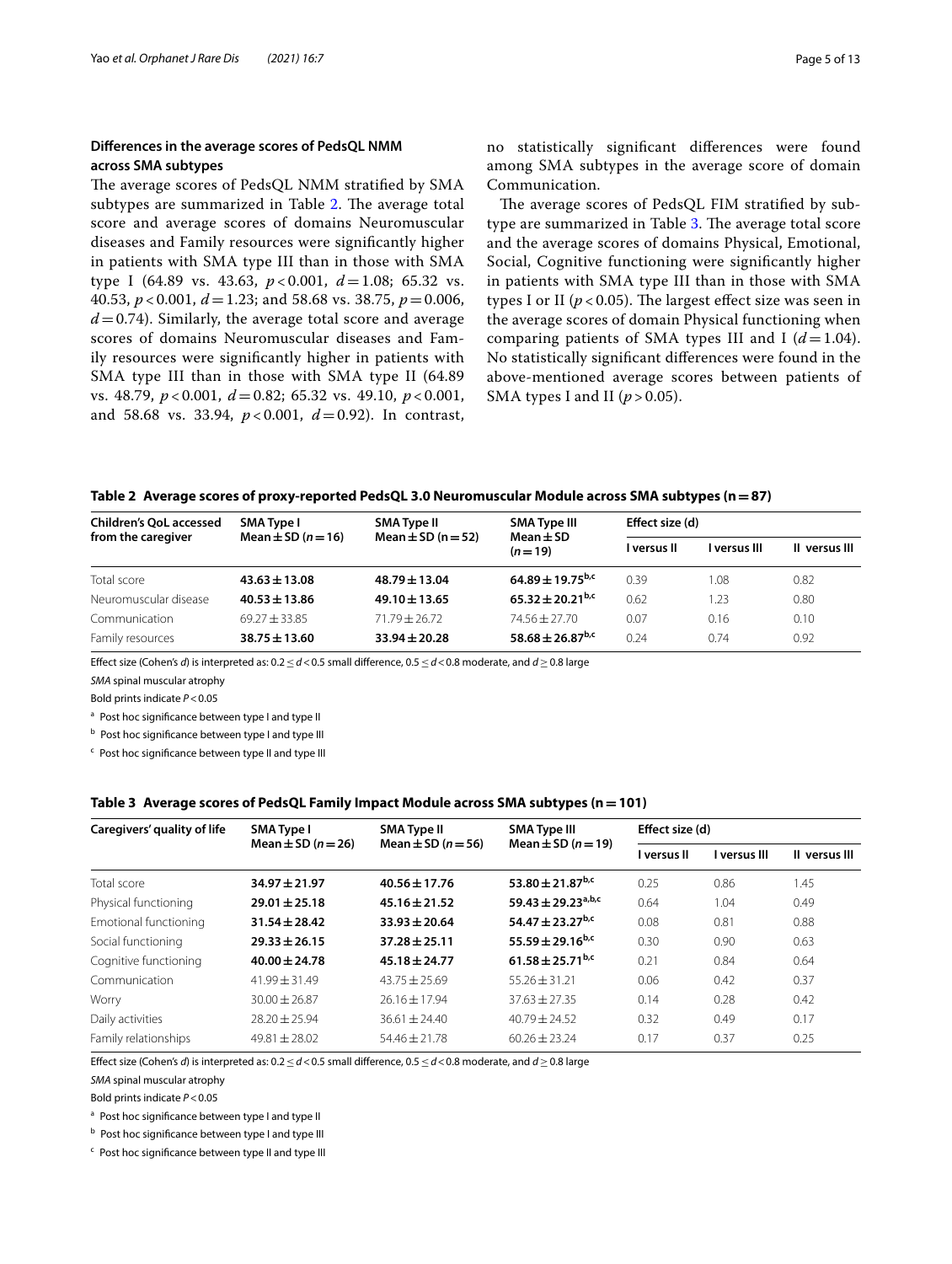|                     |                             | Table 4 Average scores of proxy-reported PedsQL 3.0 Neuromuscular Module across disease-related characteristics (n = 87)                                                                                         |            |                                    |                 |                                       |                                  |                  |         |                    |                                  |         |             |                              |         |
|---------------------|-----------------------------|------------------------------------------------------------------------------------------------------------------------------------------------------------------------------------------------------------------|------------|------------------------------------|-----------------|---------------------------------------|----------------------------------|------------------|---------|--------------------|----------------------------------|---------|-------------|------------------------------|---------|
|                     | Mobility                    |                                                                                                                                                                                                                  |            |                                    |                 |                                       | Stable course of disease         |                  |         | Skeletal deformity |                                  |         |             | Digestive system dysfunction |         |
|                     | Non-sitter                  | Sitter (n = 37) Walker                                                                                                                                                                                           |            | Effect size (d)                    |                 |                                       | $No(n=33)$                       | Yes ( $n = 54$ ) | Effect  | No $(n=21)$        | Yes ( $n = 66$ )                 | Effect  | No $(n=70)$ | Yes ( $n = 17$ )             | Effect  |
|                     | $(n=34)$                    |                                                                                                                                                                                                                  | $(n = 16)$ | versus<br>sitter<br>sitter<br>Non- | Non-sitter      | versus Walker versus Walker<br>Sitter |                                  |                  | size(d) |                    |                                  | size(d) |             |                              | size(d) |
| Total score         |                             | $43.03 \pm 11.98$ $52.51 \pm 13.48^{\circ}$ $66.38 \pm 19.58^{\circ}$ $0.70$                                                                                                                                     |            |                                    | $\frac{6}{119}$ | 55                                    | 57.67 ± 15.51 47.50 ± 15.80 0.64 |                  |         |                    | 57.67 ± 17.84 49.35 ± 15.48 0.47 |         |             | 54.20±16.28 39.65±10.77 0.89 |         |
| disease<br>cular    |                             | Neuromus-40.27±12.70 53.97±12.68° 67.28±19.98° 1.08                                                                                                                                                              |            |                                    | 1.35            | 0.67                                  | 57.53 ± 16.46 47.11 ± 16.65 0.63 |                  |         |                    | 57.56±17.31 49.00±16.83 0.49     |         |             | 54.52±16.68 36.85±11.48 1.06 |         |
| cation              |                             | Communi- 72.79±28.89 69.82±26.89 75.00±30.28                                                                                                                                                                     |            | 0.10                               | 0.07            | 0.17                                  | 76.77 ± 27.54 68.98 ± 28.20 0.28 |                  |         |                    | 73.41 ±26.83 71.46 ± 28.61 0.07  |         |             | 71.07 ± 28.51 75.49 ± 26.59  | 0.16    |
| resources<br>Family |                             | 34.56±16.67 37.16±23.99 59.38±23.23 <sup>b,c</sup> 0.11                                                                                                                                                          |            |                                    | 107             | 0.93                                  | 46.67 ± 24.20 36.30 ± 21.44 0.29 |                  |         |                    | 49.52 ± 26.64 37.27 ± 21.02 0.46 |         |             | 43.29±23.14 27.65±17.69 0.68 |         |
|                     |                             | Values in the table are means, standard deviations and effect sized. Effect size (Cohen's <i>d</i> ) is interpreted as: 0.2 $\leq$ d < 0.5 small difference, 0.5 $\leq$ d < 0.8 moderate, and d $\geq$ 0.8 large |            |                                    |                 |                                       |                                  |                  |         |                    |                                  |         |             |                              |         |
|                     | Bold prints indicate P<0.05 |                                                                                                                                                                                                                  |            |                                    |                 |                                       |                                  |                  |         |                    |                                  |         |             |                              |         |
|                     |                             | a Post hoc significance between non-sitter and sitter                                                                                                                                                            |            |                                    |                 |                                       |                                  |                  |         |                    |                                  |         |             |                              |         |
|                     |                             | <sup>b</sup> Post hoc significance between non-sitter and walker                                                                                                                                                 |            |                                    |                 |                                       |                                  |                  |         |                    |                                  |         |             |                              |         |
|                     |                             | Post hoc significance between sitter and walker                                                                                                                                                                  |            |                                    |                 |                                       |                                  |                  |         |                    |                                  |         |             |                              |         |

<span id="page-5-0"></span>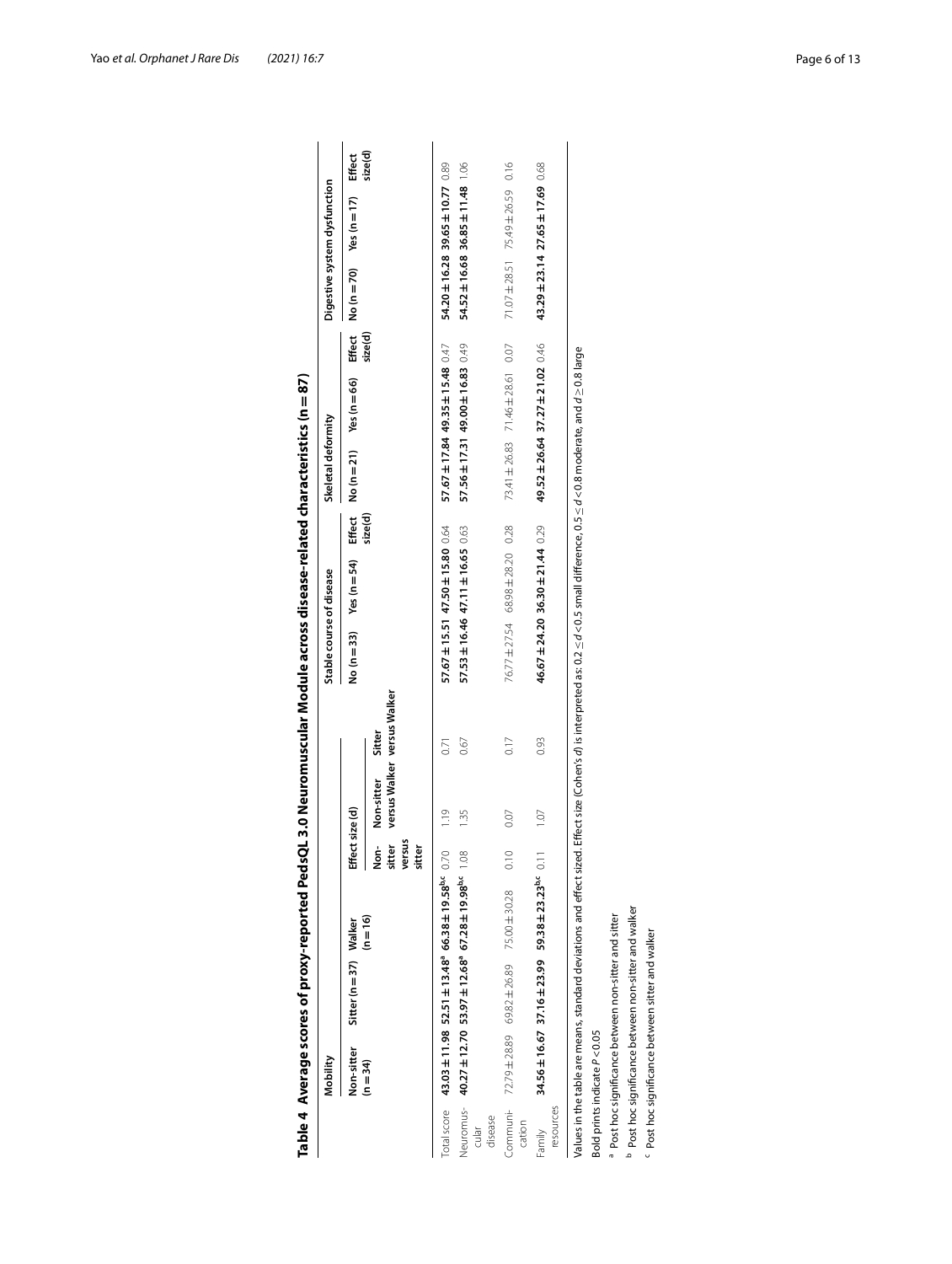# **Diferences in the average scores of PedsQL NMM across disease-specifc characteristics**

The average score of PedsQL NMM stratified by disease-related characteristics are summarized in Table [4](#page-5-0). Patients categorized as non-sitter or sitter were reported by their parents to have relatively average scores (Total and domains Neuromuscular disease and Family resources) compared to parents that were able to walk independently  $(p < 0.05)$ . In particular, in comparisons of Non-sitter or Walker, the effect sizes were 1.19, 1.35 and 1.07 for differences in average Total score, average score of domain Neuromuscular disease, and average score of domain Family resources, respectively. The average Total score and the average scores of domains Neuromuscular disease and Family resources were significantly higher in children without stable course of disease than in those with stable course of disease  $(p<0.01)$ ; the effect sizes ranged from 0.29 to 0.64. The average Total scores and the average scores of domains Neuromuscular disease and Family resources were significantly higher in children without motor skeleton deformity than in those with skeleton deformity ( $p < 0.05$ ); the effect sizes ranged from 0.46 to 0.49. The average Total scores and the average scores of domains Neuromuscular disease and Family resources were significantly higher among children with normal digestive system function than in those with digestive system dysfunction (*p* < 0.01); the effect sizes ranged from 0.68 to 1.06.

# **Diferences in the average scores of PedsQL FIM across disease-specifc characteristics**

The average scores of PedsQL FIM stratified by disease-related characteristics are summarized in Table [5](#page-7-0). Parents with children categorized as Non-sitter or Sitter reported significantly lower average Total scores and average scores of domains Physical, Emotional, Social, Cognitive functioning compared with the same scores of children categorized as Walker *(p* < 0.05); the largest effect size was 1.40 in the comparison between Non-sitter and Walker categories. The average scores of domains Physical and Emotional functioning were significantly lower for children with skeletal deformity than for those without skeletal deformity (*p* < 0.05). Regarding digestive system dysfunction, the average Total score and the average scores of domain Daily activities and domains Physical, Emotional, Social, Cognitive functioning were significantly lower in children with the dysfunction than in those that lacked the dysfunction  $(p < 0.01)$ ; the effect sizes ranged from 0.56–1.26.

# **Diferences in the average scores of PedsQL NMM across the clinical treatments**

The average scores of PedsQL NMM stratified by clini-cal treatments are summarized in Table [6.](#page-8-0) The average Total scores and the average scores of domain Neuromuscular disease were signifcant higher in children that received Exercise training than in those which did not  $(p<0.001)$ ; the effect sizes were 0.60 and 0.75, respectively. The average Total scores and the average scores of domain Neuromuscular disease were signifcant lower in children that received Respiratory support than in those which did not  $(p<0.001)$ ; the effect sizes were 0.57 and 0.79, respectively. Regarding MDT, signifcant diferences in average Total score and in average scores of domains Neuromuscular disease and Family resources were detected between groups with SOC in MDT and groups without MDT (N-MS and MS groups). Children in the MS group had signifcantly higher average Total scores and average scores in domains Neuromuscular disease and Family resources than children in N-MS group (*p* < 0.05). Children under MDT had signifcantly higher average Total scores and average scores in domains Neuromuscular disease and Family resources than children in N-MS groups ( $p$  < 0.05) or those in MS group ( $p$  < 0.05). Effect sizes ranged from 0.13 to 0.90.

# **Discussion**

The present study assessed proxy-reported quality of life of children with SMA and self-reported quality of life of their caregivers in China. We found that quality of life of patients and caregivers difered across SMA subtype, disease-related characteristics, and treatment characteristics.

We found average scores were higher in terms of the overall quality of life score, Neuromuscular diseases domain, and Family resource domain of PedsQL NMM of patients with type III compared with those in patients with type II or type I, which was consistent with previous studyhaving the lowest average score. It could be explained by the diference in severity across subtypes. Additionally, the effect sizes were moderate to large, which indicated that the diferences in quality of life of patients had reached the threshold of clinical relevance and were worthy of attention from health professionals. Meaghann et al*.* found no statistically signifcant diference across SMA subtypes in the Neuromuscular diseases domain of PedsQL NMM, which was diferent with our fnding [[22](#page-11-16)]. It might be explained by the diference in the severity of SMA between our sample and theirs. Patient's physical function was worse in our sample, especially in patients with type I and II.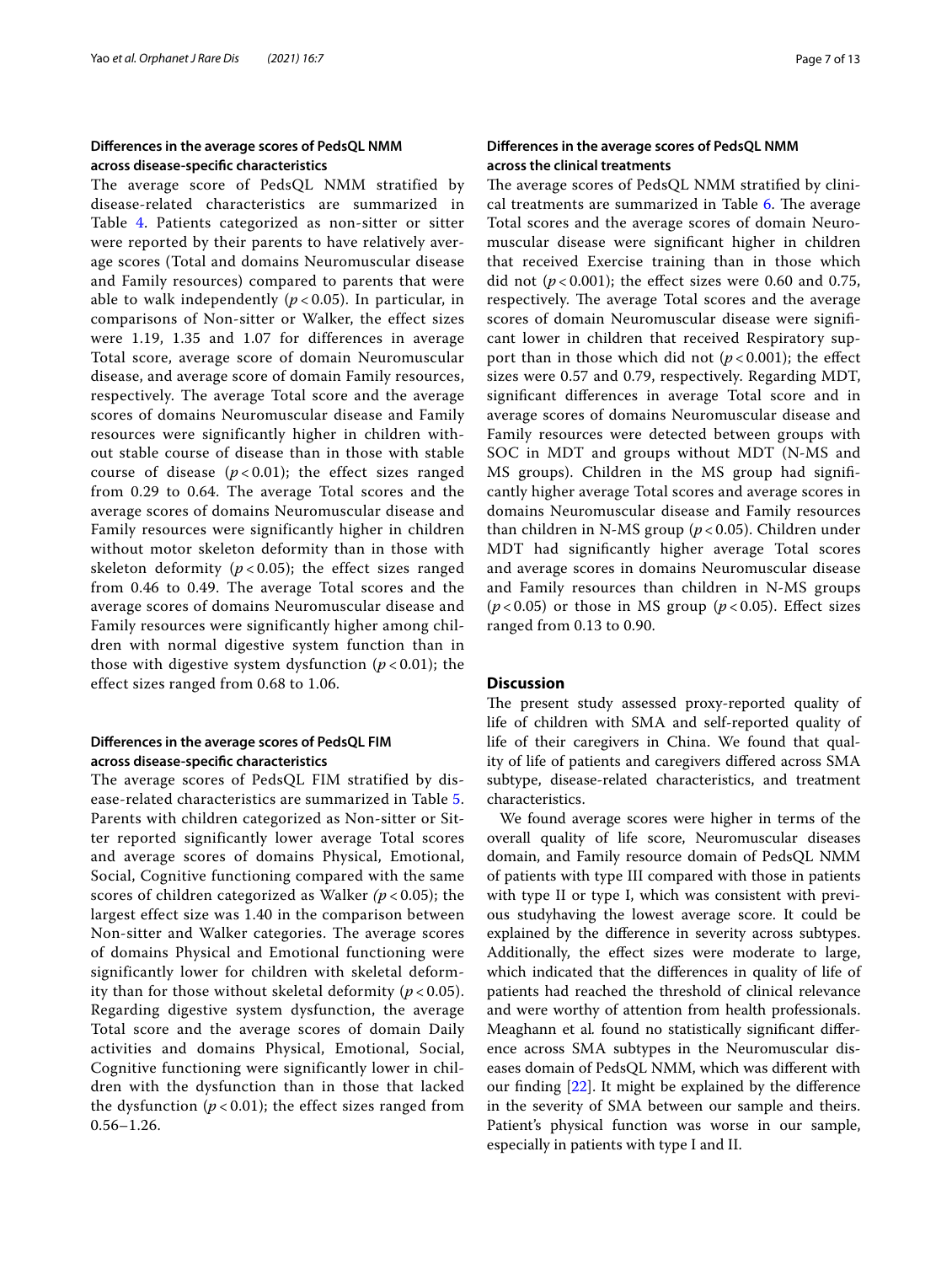|                               |                                                 |                                                                  | Table 5 Average scores of PedsQL Family Impact Module across disease-related characteristics (n $=$ 87)                                                                                                  |                                    |                                    |                         |                                 |                   |                    |                   |                              |                    |
|-------------------------------|-------------------------------------------------|------------------------------------------------------------------|----------------------------------------------------------------------------------------------------------------------------------------------------------------------------------------------------------|------------------------------------|------------------------------------|-------------------------|---------------------------------|-------------------|--------------------|-------------------|------------------------------|--------------------|
| Caregivers'<br>ತ              | Mean ± SD<br>Mobility                           |                                                                  |                                                                                                                                                                                                          |                                    |                                    |                         | Skeletal deformity<br>Mean ± SD |                   |                    | Mean ± SD         | Digestive system dysfunction |                    |
|                               | Non-Sitter                                      | Sitter ( $n = 39$ )                                              | $\overline{6}$<br>$\mathbf I$<br>Walker (n                                                                                                                                                               | Effect size (d)                    |                                    |                         | No (n = 27)                     | Yes (n $=$ 74)    | Effect             | No (n = 78)       | Yes ( $n = 23$ )             | Effect size<br>(d) |
|                               | $(n = 46)$                                      |                                                                  |                                                                                                                                                                                                          | versus<br>Sitter<br>sitter<br>Non- | Walker<br>versus<br>sitter<br>Non- | versus walker<br>Sitter |                                 |                   | size(d)            |                   |                              |                    |
| Total score                   | $50.43 \pm 24.33$                               | $56.28 \pm 24.03$                                                | $60.94 \pm 20.83^{b,c}$                                                                                                                                                                                  | 0.24                               | 0.43                               | 0.19                    | 47.94 ± 24.78                   | 39.29 ± 18.37     | 0.35               | 45.05 ± 19.63     | $29.92 \pm 19.45$            | 0.77               |
| function-<br>Physical<br>loui | $34.33 \pm 24.89$                               | $45.30 \pm 23.14^a$                                              | $66.67 \pm 20.53^{b,c}$                                                                                                                                                                                  | 0.44                               | 1.40                               | 0.86                    | 55.86±23.58                     | $39.25 \pm 25.43$ | 0.65               | $50.37 \pm 22.77$ | $21.01 + 23.25$              | 1.26               |
| function-<br>Emotional<br>ing | $31.30 + 25.96$                                 | $36.92 \pm 21.29$                                                | $54.69 \pm 20.69^{b,c}$                                                                                                                                                                                  | 0.22                               | 1.10                               | 0.68                    | 46.67 ± 26.67                   | $33.72 \pm 23.00$ | 0.49               | $41.15 + 22.53$   | $23.70 \pm 26.94$            | 0.65               |
| Social func-<br>tioning       | $32.34 \pm 26.46$                               | $37.34 \pm 24.81$                                                | $6.70^{b,c}$<br>$60.16 \pm 2$                                                                                                                                                                            | 0.19                               | 1.04                               | 0.85                    | 46.07 ± 35.45                   | 35.98 ± 23.47     | 0.28               | $42.15 \pm 27.09$ | $26.90 \pm 25.45$            | 0.56               |
| function-<br>Cognitive<br>iou | $42.07 \pm 23.13$                               | $46.03 \pm 26.39$                                                | $63.13 \pm 26.64^{b,c}$                                                                                                                                                                                  | 0.15                               | 0.79                               | 0.64                    | 53.89 ± 29.40                   | 44.40 ± 24.06     | 0.32               | $51.22 \pm 25.37$ | $32.39 \pm 22.00$            | 0.74               |
| Communi-<br>cation            | 43.48 ± 29.91                                   | 42.31 ± 24.29                                                    | $\overline{4}$<br>$58.85 \pm 31$                                                                                                                                                                         | 0.04                               | 0.49                               | 0.53                    | 48.15 ± 33.60                   | 44.48 ± 26.50     | $\overline{0}$ . 1 | 47.87 ± 27.01     | $37.32 \pm 32.16$            | 0.33               |
| Worry                         | $29.57 \pm 22.85$                               | 24.62 ± 18.79                                                    | $\mathcal{S}^{\circ}$<br>$40.00 \pm 27$                                                                                                                                                                  | 0.22                               | 0.38                               | 0.56                    | 29.81 ± 29.92                   | 29.12 ± 19.52     | 0.02               | 29.74 ± 22.75     | $27.83 \pm 22.55$            | 0.08               |
| Daily activi-<br>ties         | $32.43 \pm 24.48$                               | 35.04±25.30                                                      | 43.75 ± 25.18                                                                                                                                                                                            | 0.10                               | 0.45                               | 0.34                    | 36.42 ± 30.24                   | 34.79 ± 22.97     | 0.05               | $38.35 \pm 25.35$ | $24.64 \pm 20.79$            | 0.54               |
| Family rela-<br>tionships     | 50.43 ± 24.33                                   | 56.28 ± 24.03                                                    | 83<br>$60.94 \pm 20$                                                                                                                                                                                     | $\sim$                             | 0.44                               | 0.19                    | $60.18 \pm 25.02$               | $52.23 \pm 23.15$ | 0.32               | 56.35 ± 22.94     | 47.61±25.89                  | 0.34               |
|                               |                                                 |                                                                  | Values in the table are means, standard deviations and effect sized. Effect size (Cohen's d) is interpreted as: 0.2 $\leq$ d < 0.5 small difference, 0.5 $\leq$ d < 0.8 moderate, and d $\geq$ 0.8 large |                                    |                                    |                         |                                 |                   |                    |                   |                              |                    |
|                               | Bold prints indicate P<0.05                     | <sup>a</sup> Post hoc significance between non-sitter and sitter |                                                                                                                                                                                                          |                                    |                                    |                         |                                 |                   |                    |                   |                              |                    |
|                               |                                                 | <sup>b</sup> Post hoc significance between non-sitter and walker |                                                                                                                                                                                                          |                                    |                                    |                         |                                 |                   |                    |                   |                              |                    |
|                               | Post hoc significance between sitter and walker |                                                                  |                                                                                                                                                                                                          |                                    |                                    |                         |                                 |                   |                    |                   |                              |                    |

<span id="page-7-0"></span>

Yao *et al. Orphanet J Rare Dis (2021) 16:7* Page 8 of 13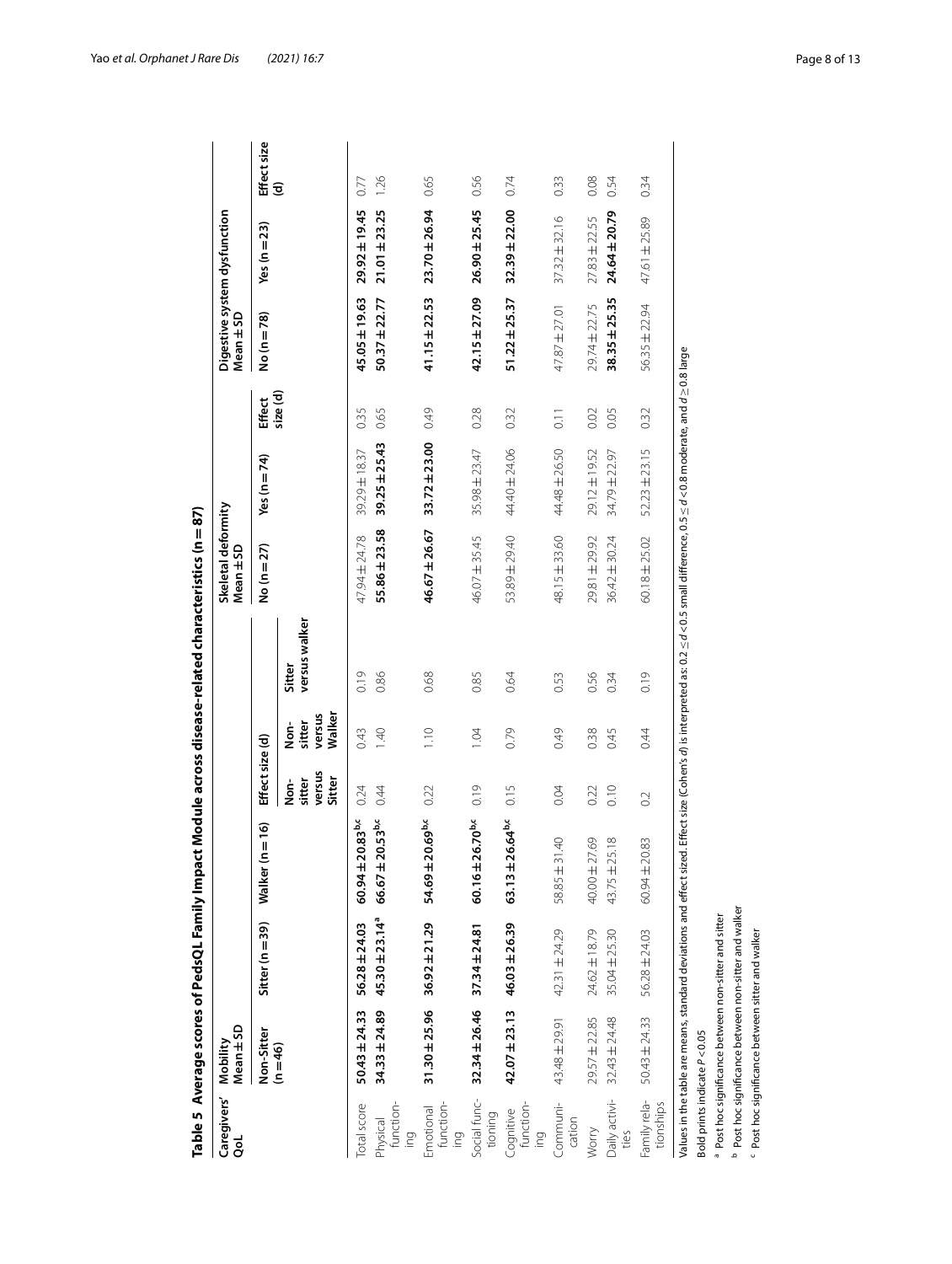|                               |                                                                              |                  |         |                                                                                                                                                    |                   |         |                   |                             | Table 6  Average scores of proxy-reported PedsQL 3.0 Neuromuscular Module across subgroups of clinical treatments (n = 87) |                                 |                         |                                    |
|-------------------------------|------------------------------------------------------------------------------|------------------|---------|----------------------------------------------------------------------------------------------------------------------------------------------------|-------------------|---------|-------------------|-----------------------------|----------------------------------------------------------------------------------------------------------------------------|---------------------------------|-------------------------|------------------------------------|
|                               | Exercise training                                                            |                  |         | Respiratory support                                                                                                                                |                   |         | NDT               |                             |                                                                                                                            |                                 |                         |                                    |
|                               | No $(n=49)$                                                                  | Yes ( $n = 38$ ) | Effect  | No $(n = 64)$                                                                                                                                      | Yes $(n=23)$      | Effect  | $N-MS (n = 58)$   | š                           | $U-MDT(n=13)$                                                                                                              | Effect size(d)                  |                         |                                    |
|                               |                                                                              |                  | size(d) |                                                                                                                                                    |                   | size(d) |                   | but not U-MDT<br>$(n = 16)$ |                                                                                                                            | N-MS versus MS<br>but not U-MDT | versus<br>U-MDT<br>N-MS | but not U-MDT<br>versus U-MDT<br>š |
| Total score                   | 46.51±12.83                                                                  | 57.61 ± 18.39    | 0.60    | 53.84±16.62                                                                                                                                        | $44.43 \pm 13.72$ | 0.57    | 47.26±13.45       | $60.44 \pm 19.48^a$         | $58.46 \pm 18.46^{b,c}$                                                                                                    | 0.68                            | 0.61                    | 0.10                               |
| Neuromus-<br>disease<br>cular | 45.38±14.98                                                                  | 58.40 ± 17.38    | 0.75    | $54.62 \pm 17.00$                                                                                                                                  | 41.18±14.02       | 0.79    | 47.26 ± 14.66     | $60.39 \pm 20.11^a$         | 56.56±19.67                                                                                                                | 0.65                            | 0.47                    | 0.19                               |
| Communica-<br>tion            | 71.09 ± 26.58                                                                | 73.03 ± 30.17    | 0.06    | 72.14±28.10                                                                                                                                        | 71.38 ± 28.52     | 0.03    | 71.41 ± 27.00     | $68.23 \pm 35.12$           | 78.85 ± 23.72                                                                                                              | 0.09                            | 0.28                    | 0.30                               |
| resources<br>Family           | 36.02 ± 17.02                                                                | 45.66 ± 28.19    | 0.34    | 40.55 ± 23.45                                                                                                                                      | $39.35 \pm 21.97$ | 0.05    | $33.10 \pm 18.23$ | $55.94 \pm 25.44^{\circ}$   | $52.69 \pm 25.38^{b,c}$                                                                                                    | 0.90                            | 0.77                    | 0.13                               |
|                               |                                                                              |                  |         | Effect size (Cohen's d) is interpreted as: $0.2 \leq d < 0.5$ small difference, $0.5 \leq d < 0.8$ moderate, and $d \geq 0.8$ large                |                   |         |                   |                             |                                                                                                                            |                                 |                         |                                    |
|                               |                                                                              |                  |         | N-MS no medical services, <i>U-MDT</i> under multidisciplinary team, <i>MS but not U-MDT</i> medical services but not under multidisciplinary team |                   |         |                   |                             |                                                                                                                            |                                 |                         |                                    |
|                               |                                                                              |                  |         | Values in the table are means, standard deviations and effect sized. Bold prints indicate $P < 0.05$                                               |                   |         |                   |                             |                                                                                                                            |                                 |                         |                                    |
|                               |                                                                              |                  |         | a Post hoc significance between no medical services and medical services but not under MDT a                                                       |                   |         |                   |                             |                                                                                                                            |                                 |                         |                                    |
|                               | <sup>9</sup> Post hoc significance between no medical services and under MDT |                  |         |                                                                                                                                                    |                   |         |                   |                             |                                                                                                                            |                                 |                         |                                    |
|                               |                                                                              |                  |         | <sup>c</sup> Post hoc significance between medical services but not under MDT and under MDT                                                        |                   |         |                   |                             |                                                                                                                            |                                 |                         |                                    |

<span id="page-8-0"></span>

| I<br>l |
|--------|
|        |
|        |
|        |
|        |
|        |
|        |
|        |
|        |
|        |
|        |
|        |
|        |
|        |
|        |
|        |
|        |
|        |
|        |
|        |
|        |
|        |
|        |
|        |
|        |
|        |
|        |
|        |
|        |
|        |
|        |
|        |
|        |
|        |
|        |
|        |
|        |
|        |
|        |
|        |
|        |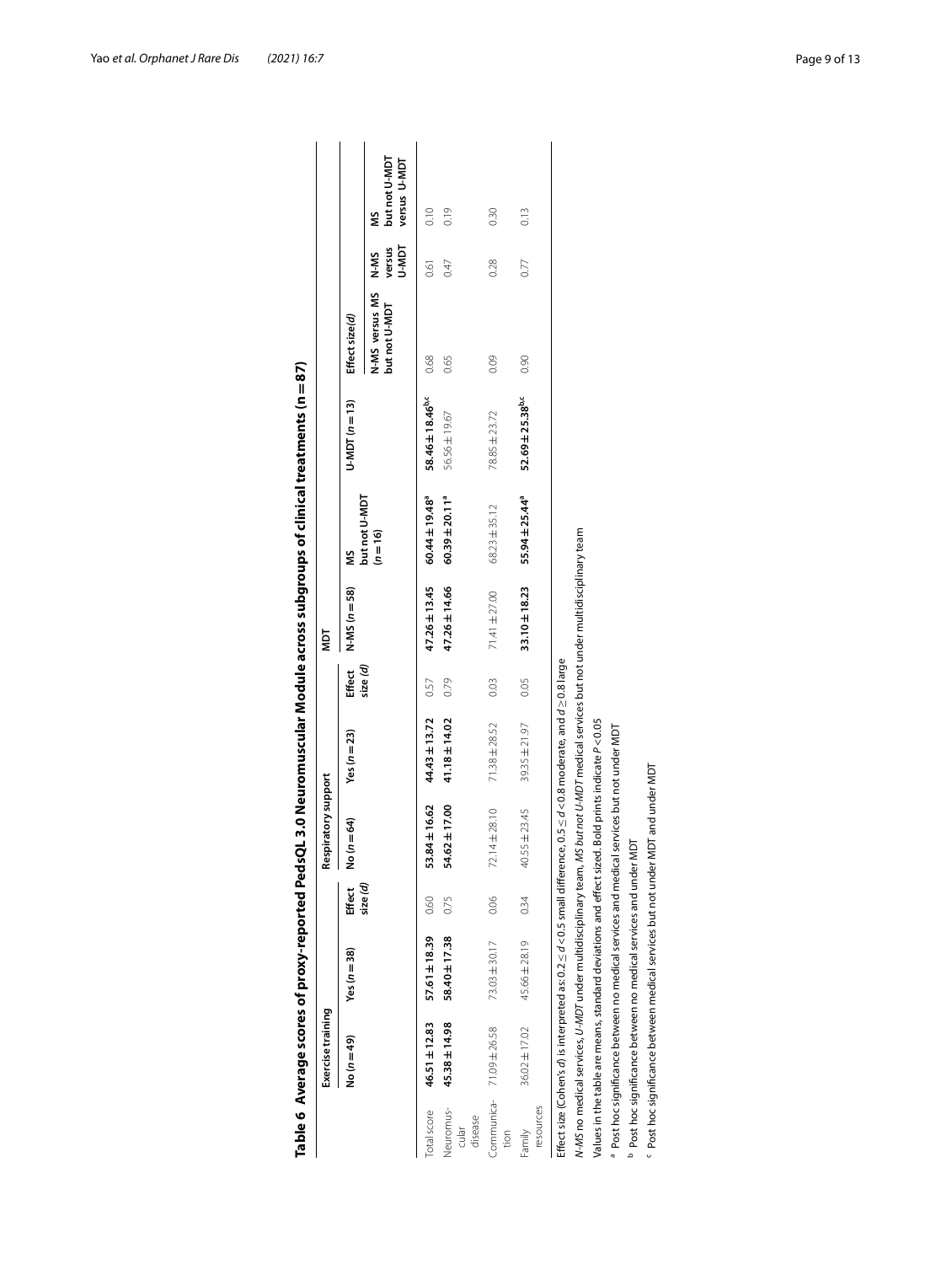Our study showed better QoL of caregivers of patients with type III than those of patients with type I and II, which was explained by the nature of the three subtypes of SMA. Type III patients were the least severe type. Most patients with type III have the ability to move autonomously, to complete various functional exercises by themselves, and are able to walk alone, which may put less burden on their caregivers, compared with other two types of patients who cannot walk or sit. Our study did not fnd signifcant diference across SMA types in the Communication, Worry, Daily activities, or Family relations domains of PedsQL FIM. The potential explanation was that regardless of subtypes, all the caregivers gradually accepted the fact of living together with ill children and adapted to the situation. So the impact of SMA on caregiver's worry level, daily activities and on family communication about patients/disease and family relations may stay stable during treatment phase. That may be the reason why our study did not fnd the diferences in the above-mentioned domains across subtypes.

Disease-related characteristics of patients with SMA include skeletal malformation, digestive dysfunction, stable course of disease, and current motor ability. In the present study, the above-mentioned characteristics of SMA were associated with lower average score in Neuromuscular diseases domain and Family resources domain of PedsQL NMM than patients without these complications. As SMA is a progressive disease, complications such as skeletal malformation, digestive disorders, respiratory disorders, and motor function degeneration may infuence patient's QoL gradually [[10,](#page-11-6) [11](#page-11-20)]. Our study also supported the fndings from a previous study that showed motor function afected multiple aspects of the patient's life [\[27](#page-11-21)]. In addition to the statistical signifcances, the efect sizes regarding Neuromuscular disease and Family resource domain of PedsQL NMM were moderate and large, indicating that disease-related characteristics may impact the QoL of patients, which reached the threshold of clinical relevance and warranted attention from clinical professionals during their practice.

Regarding caregiver's QoL measured by PedsQL FIM, the physical and emotional functions of the caregivers of patients with skeletal malformations were worse compared with caregivers of patients without skeletal malformations. Skeletal malformation usually accompanies with progressive muscular atrophy and muscle weakness that often worsen skeletal malformation in return, which is a circle leading to impaired motor ability overtime [\[13](#page-11-8), [14,](#page-11-9) [28](#page-11-22)]. Under this situation, caregivers had to spend lots of time and energy on daily care of patients and had fewer time for themselves, which may lead to great burden on caregiver's physical and mental health. Our study also suggested that digestive system dysfunction may negatively infuence caregiver's QoL in multiple domains, such as physical, mental, social and cognitive function. Digestive system dysfunction such as dysphagia and other digestive disorders often appear in the last stage of SMA, which seriously afects the patient's overall health [[29\]](#page-11-23). Meanwhile, caregivers were under great burden to take care of patients, such as fnancial burden, less personal time and great mental stress, which deteriorated their health and QoL [[17\]](#page-11-11).

Our results suggested that clinical treatments may improve the QoL of patients with SMA. Early exercise training is benefcial for remaining or improving the mobile function  $[30, 31]$  $[30, 31]$  $[30, 31]$  $[30, 31]$  $[30, 31]$ . Early studies showed that exercise training can activate the motor neurons to promote the recovery, and efectively improve the motor function of patients with neuromuscular degeneration disease, including Duchenne muscular dystrophy and SMA, which eventually improved patient's QoL [[32](#page-12-2)[–35](#page-12-3)].

Though previous studies showed that respiratory support could improve patient's health outcomes [[22,](#page-11-16) [36](#page-12-4), [37\]](#page-12-5), our study showed that patients with respiratory support had lower average scores and lower score of Neuromuscular disease domain of PedsQL NMM reported by caregivers, compared with those without respiratory support. The reasonable explanation was that patients received respiratory support when their condition deteriorated to a very severe situation. In this case, their overall health status and well-being actually were worse than those who did not receive respiratory support.

Our study showed that the multidisciplinary team (MDT) management was associated with better overall QoL patients compared with patients without MDT management. The effect size was moderate, which indicated a minimally clinically important diference. MDT management refers to having more than two related disciplines in order to implement clinical treatments for specifc diseases [\[38](#page-12-6), [39\]](#page-12-7). As shown in previous studies, MDT management in other chronic diseases, such as tuberous sclerosis complex (TSC), Prader-Willi syndrome, pediatric chronic pancreatitis, pediatric medulloblastoma, and asthma, this approach was conducive to reducing caregiver burden, to decreasing healthcare load and to improve patient's QoL [\[40](#page-12-8)[–43\]](#page-12-9). According to our clinical experience, low awareness of MDT health management interventions among caregivers, which may delay early interventions to SMA. Based on our observations and previous studies, we suggested that raise the caregivers' awareness of MDT management, which is benefcial to conduct the early intervention and eventually improve the health outcomes, such as QoL of patients [[13](#page-11-8), [14\]](#page-11-9).

We did not show the results in tables regarding the diferences of quality of life across the subgroup using Nusinersen and not using this medication because only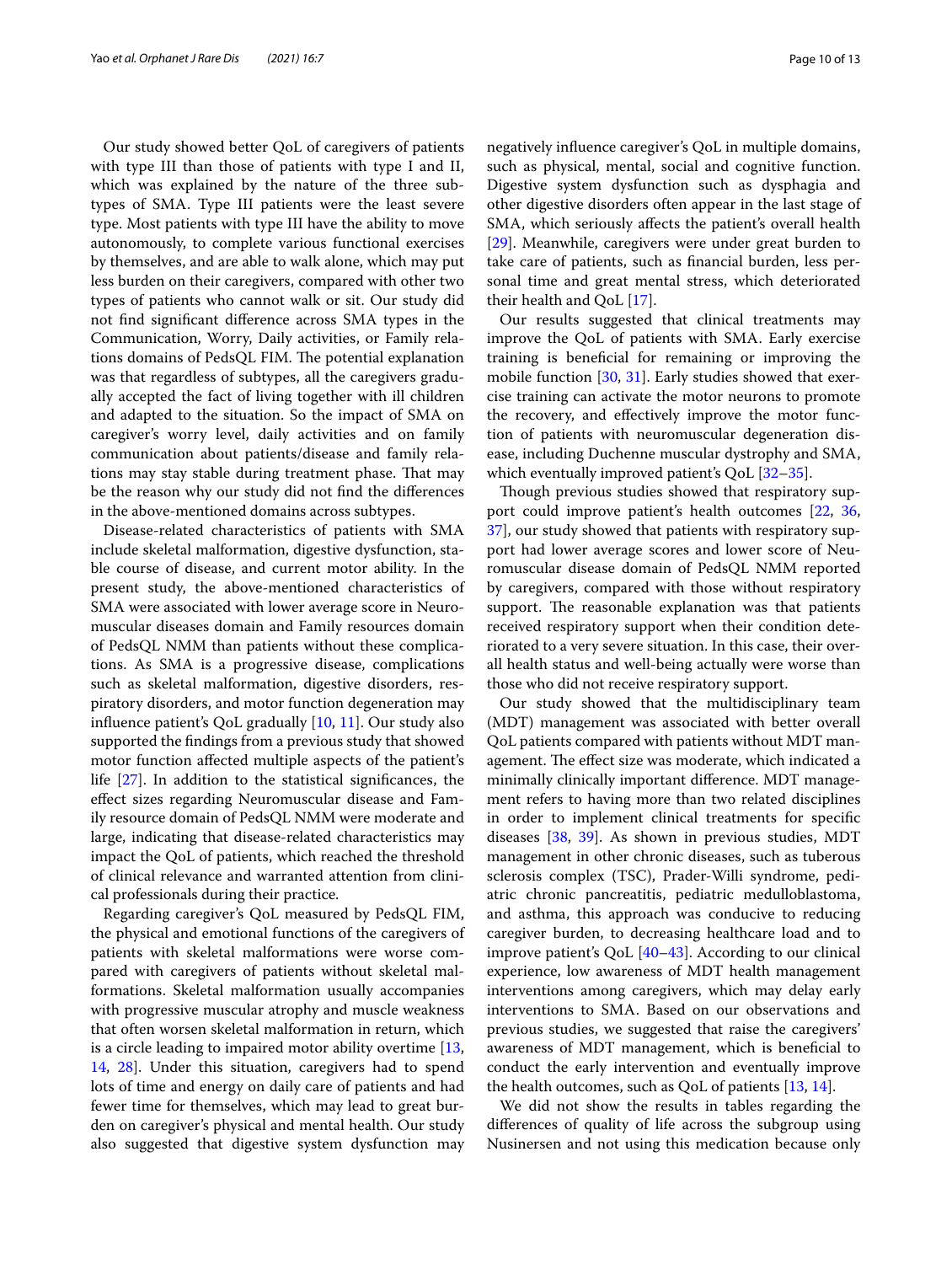six patients in our study received Nusinersen treatment. Briefy, the result showed that patients with Nusinersen treatment was reported higher average score in the Neuromuscular diseases and Family resources domains of PedsQL NMM than those without such treatment. Nusinersen is the frst efective medication for SMA treatment available in China. It can improve the motor, respiratory, digestive, and other system functions in patients [[44–](#page-12-10)[47](#page-12-11)]. Because the sample size of patients with Nusinersen treatment was very small, we suggested to interpret our fnding with caution and we recommended further studies to confrm or reject our fnding.

We observed that the QoL scores in our study were lower than those reported in previous studies conducted in developed country  $yy[22]$  $yy[22]$  $yy[22]$ . The potential explanations were: First, China is a developing country while American/European countries are developed ones. The cost of treatment is prohibitive for most SMA patients in China, and they cannot receive the early diagnosis and treatments obtained by patients of foreign countries. Second, the development of diagnosis and treatment of SMA in China is slower than that in foreign countries, and drugs appear on the market later than in western countries. Third, the United States and Belgium have incorporated SMA into newborn screening and has attached great importance to the diagnosis and treatment of SMA; whereas China is still in early stages.

Our study has several strengths. To our best knowledge, it was the frst study to evaluate QoL of Chinese patients with SMA and to refect the QoL of these children according to the perceptions of the caregivers by reliable and valid instruments. Additionally, we have assessed a comprehensive set of potential associated factors of QoL, including SMA subtypes, disease-related characteristics and clinical treatments. Previous studies have not provided evidence on the QoL of patients with SMA in China, and few studies exist regarding the infuence of clinical treatments on QoL of patients and their caregivers. Given that China is diferent from developed countries in social, economic, and medical characteristics, it is necessary and important to measure QoL of SMA and their caregivers in China, as well as the determinants of QoL.

Our study had several limitations worthy to mention. First, the sample size of this study is moderate, refecting the rarity of the disease. We have not applied self-report in our study because the sample size would be even smaller if we only included children older than 5 years. In the future study, we recommended further studies with larger samples could apply both self-reported and proxyreported QOL measurements among patients with SMA to get a full picture of patient's QOL. A second limitation of this study is that patients were only sampled from central and east China. Given the lack of QoL surveys on SMA patients in other regions, the study may not be representative of SMA patients across China. Nevertheless, our results may be generalized to patients from the areas mentioned above. Third, this study was a crosssectional study with data collected at a single time point, which precluded drawing conclusions regarding causality. Fourth, owing to less data of specifc items of clinical treatments, our study cannot provide a more in-depth analysis; so future research is needed with a larger sample that includes subsets of clinical treatments. In addition, our study refected the infuence of disease-related characteristics on the QoL of children and only the initial efect of medical measures. Finally, although the PedsQL is designed to be used for all types of diseases, this survey instrument has not been specifcally validated for proxyreported use in children with SMA.

In summary, further follow-ups of these patients should be conducted and QoL indicators should be used to investigate the efectiveness of clinical treatments for childhood SMA. In addition, future studies need larger sample sizes and should pursue multicenter enrollments to involve patients with SMA from all of China to generate a database that refects the QoL of patients across the country. To confrm the efectiveness of treatment approaches and to make the results more generalizable, subsequent studies should continue research in the diagnosis and treatment of SMA, and should include larger numbers of patients, especially in the drug treatment group.

# **Conclusion**

To conclude, the more severe the SMA disorder was, the lower were the average scores on the PedsQL NMM and PedsQL FIM as reported by the patients' caregivers, and the poorer was the patients' QoL. Disease-related clinical features and clinical treatments have a signifcant infuence on the QoL of patients with SMA. We recommend implementing clinical treatments, supplemented by exercise training and respiratory support, regularly assessing the functional status of various systems, and establishing MDT health management in patients as early as possible, which can efectively prevent or delay the emergence of disease-related clinical characteristics, can improve patients' QoL, and can relieve caregivers' psychological pressures and overall life burden.

### **Supplementary Information**

The online version contains supplementary material available at [https://doi.](https://doi.org/10.1186/s13023-020-01638-8) [org/10.1186/s13023-020-01638-8](https://doi.org/10.1186/s13023-020-01638-8).

**Additional fle 1**. Detailed dimension of proxy-report of PedsQL ™Neuromuscular Module and PedsQL™ Family Impact Module.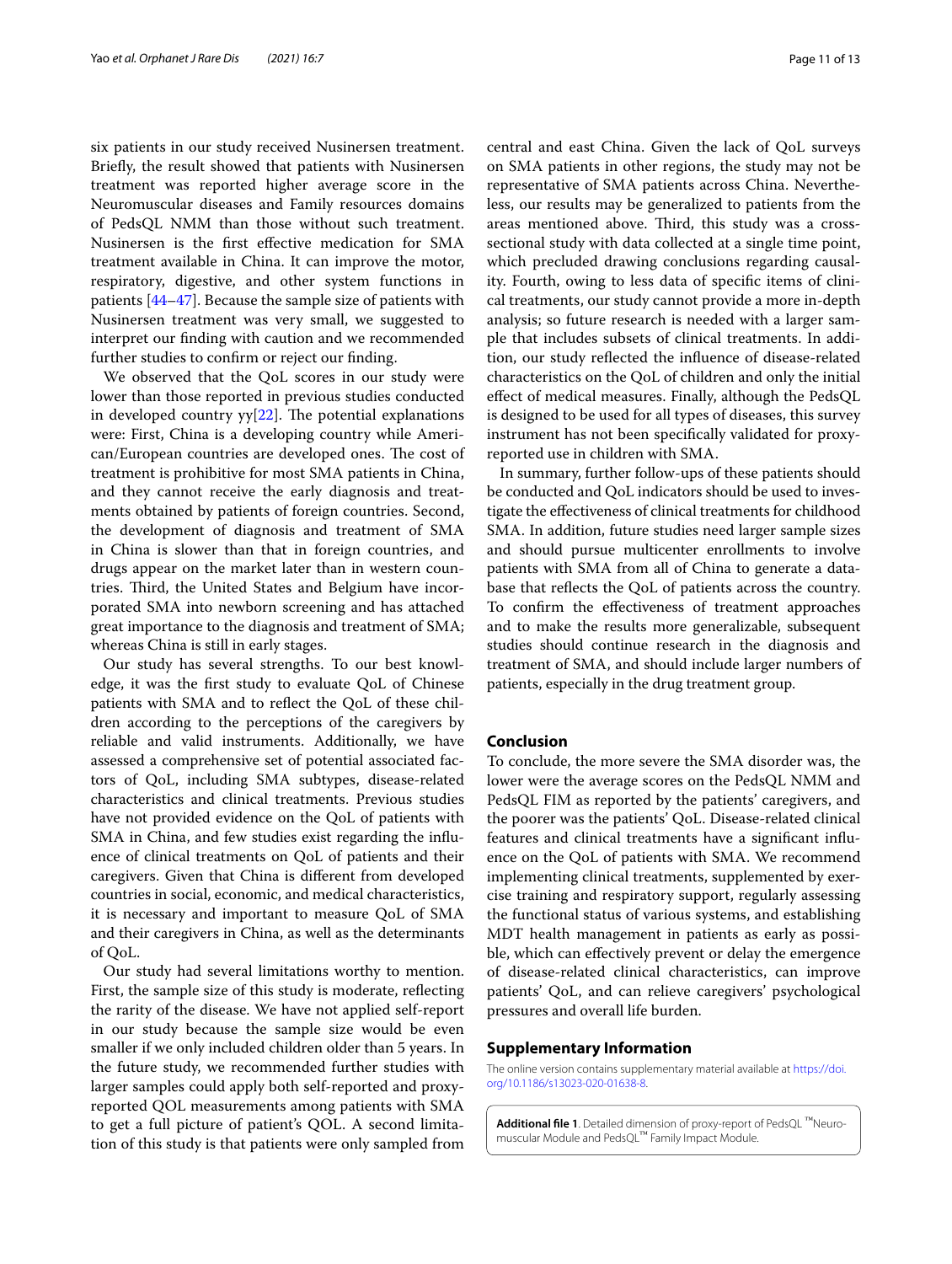#### **Abbreviations**

SMA: Spinal muscular atrophy; QoL: Quality of life; SMN1: Survival motor neuron 1; SMN: Survival of motor neuron; PedsQL NMM: Pediatric Quality of Life Inventory 3.0 Neuromuscular Module; PedsQL FIM: Pediatric Quality of Life Inventory Family Impact Module; MDT: Multidisciplinary team; SD: Standard deviation; SOC: Standard of care.

#### **Acknowledgements**

We thanks all the patients and families for their contribution to this work. We also thank Mingjuan Jin for the contribution on the statistic methods, thank Bin Ma and Huanping Xing for the support of this work and thank Bob for the polish on the language in our paper.

#### **Authors' contributions**

MY, YM, SSM and YX designed the study questionnaire with input from the other authors. MY and SSM coordinated ethics application. YM managed the acquisition of data. MY, YM and RYQ analyzed data and interpreted fndings with input from the other authors. MY drafted the manuscript. CZY and GNB substantially revised and edited the manuscript. All authors reviewed the fnal manuscript and approved the decision to submit for publication. MY and YM as frst authors and SSM and GNB as last authors equally contributed to this manuscript. All authors read and approved the fnal manuscript.

## **Funding**

This work is supported by National Natural Science Foundation (81801490 & 81741076) and Zhejiang Province Public Welfare Technology Application Research Project (LGC21H090001).

# **Availability of data and materials**

All data generated during this study are included in this published article.

#### **Ethics approval and consent to participate**

This study was approved by Ethical Committee of Children's Hospital, Zhejiang University School of Medicine (2019-IRB-171). Informed consent was obtained from all participants before the study questionnaires were completed.

#### **Consent for publication**

The consent for publication has been obtained from all authors.

#### **Competing interests**

No benefts in any form have been received or will be received from a commercial party related directly or indirectly to the subject of this article.

#### **Author details**

<sup>1</sup> Department of Neurology, Children's Hospital, Zhejiang University School of Medicine, National Clinical Research Center for Child Health, Hangzhou 310052, China. <sup>2</sup> School Public Health of Zhejiang University, Children's Hospital, Zhejiang University School of Medicine, National Clinical Research Center for Child Health, Hangzhou 310052, China.

## Received: 27 July 2020 Accepted: 3 December 2020 Published online: 06 January 2021

#### **References**

- <span id="page-11-0"></span>1. Farrar MA, Park SB, Vucic S, Carey KA, Turner BJ, Gillingwater TH, et al. Emerging therapies and challenges in spinal muscular atrophy. Ann Neurol. 2017;81:355–68.
- 2. Groen EJN, Talbot K, Gillingwater TH. Advances in therapy for spinal muscular atrophy: promises and challenges. Nat Rev Neurol. 2018;14:214–24.
- 3. Schmalbruch H, Haase G. Spinal muscular atrophy: present state. Brain Pathol. 2001;11:231–47.
- 4. Ahmad S, Bhatia K, Kannan A, Gangwan L. Molecular mechanisms of neurodegeneration in spinal muscular atrophy. J Exp Neurosci. 2016;10:39–49.
- <span id="page-11-1"></span>5. Oskoui M, Kaufmann P. Spinal muscular atrophy. Neurotherapeutics. 2008;5:499–506.
- <span id="page-11-2"></span>6. Russman BS. Spinal muscular atrophy: clinical classifcation and disease heterogeneity. J Child Neurol. 2016;22:946–51.
- <span id="page-11-3"></span>7. Mercuri E, Bertini E, Iannaccone ST. Childhood spinal muscular atrophy: controversies and challenges. Lancet Neurol. 2012;11:443–52.
- <span id="page-11-4"></span>8. Faravelli I, Nizzardo M, Comi GP, Corti S, Spinal muscular atrophyrecent therapeutic advances for an old challenge. Nat Rev Neurol. 2015;11:351–9.
- <span id="page-11-5"></span>Cynthia CJ, Suzanne FC, Jill J, Lisa B, Sandra PR, John S, et al. Spinal muscular atrophy (SMA) subtype concordance in siblings: fndings from the cure SMA cohort. J Neuromuscul Dis. 2020;7:33–40.
- <span id="page-11-6"></span>10. Shababi M, Lorson CL, Rudnik Schöneborn SS. Spinal muscular atrophy: a motor neuron disorder or a multi-organ disease? J Anat. 2014;224:15–28.
- <span id="page-11-20"></span>11. Hamilton G, Gillingwater TH. Spinal muscular atrophy: going beyond the motor neuron. Trends Mol Med. 2013;19:40–50.
- <span id="page-11-7"></span>12. Nash LA, Burns JK, Chardon JW, Kothary R, Parks RJ. Spinal muscular atrophy: more than a disease of motor neurons? Curr Mol Med. 2016;16:779–92.
- <span id="page-11-8"></span>13. Finkel RS, Mercuri E, Meyer OH, Simonds AK, Schroth MK, Graham RJ, et al. Diagnosis and management of spinal muscular atrophy: Part 2: pulmonary and acute care; medications, supplements and immunizations; other organ systems; and ethics. Neuromuscul Disord. 2018;28:197–207.
- <span id="page-11-9"></span>14. Mercuri E, Finkel RS, Muntoni F, Wirth B, Montes J, Main M, et al. Diagnosis and management of spinal muscular atrophy: Part 1: recommendations for diagnosis, rehabilitation, orthopedic and nutritional care. Neuromuscul Disord. 2018;28:103–15.
- <span id="page-11-10"></span>15. Grychtol R, Abel F, Fitzgerald DA. The role of sleep diagnostics and noninvasive ventilation in children with spinal muscular atrophy. Paediatr Respir Rev. 2018;28:18–25.
- 16. Takei S, Miyagi M, Saito W, Imura T, Inoue G, Nakazawa T, et al. Safety and efficacy of treatment for scolios is secondary to spinal muscular atrophy fused to lumbar 5 level. Spine Surg Relat Res. 2018;2:294–8.
- <span id="page-11-11"></span>17. Mehta NM, Newman H, Tarrant S, Graham RJ. Nutritional status and nutrient intake challenges in children with spinal muscular atrophy. Pediatr Neurol. 2016;57:80–3.
- <span id="page-11-12"></span>18. Martinez MP. What is quality of life and how do we measure it? Relevance to Parkinson's disease and movement disorders. Mov Disord. 2017;32:382–92.
- <span id="page-11-13"></span>19. Vanleerberghe P, De Witte N, Claes C, Schalock RL, Verté D. The quality of life of older people aging in place: a literature review. Qual Life Res. 2017;26:2899–907.
- <span id="page-11-14"></span>20. Haraldstad K, Wahl A, Andenaes R, Andersen JR, Andersen MH, Beisland E, et al. A systematic review of quality of life research in medicine and health sciences. Qual Life Res. 2019;28:2641–50.
- <span id="page-11-15"></span>21. Rouault F, Christie-Brown V, Broekgaarden R, Gusset N, Henderson D, Marczuk P, et al. Disease impact on general well-being and therapeutic expectations of European Type II and Type III spinal muscular atrophy patients. Neuromuscul Disord. 2017;27:428–38.
- <span id="page-11-16"></span>22. Weaver MS, Hanna R, Hetzel S, Patterson K, Yuroff A, Sund S, et al. A prospective, crossover survey study of child- and proxy-reported quality of life according to spinal muscular atrophy type and medical interventions. J Child Neurol. 2020;35:322–30.
- <span id="page-11-17"></span>23. Hu J, Jiang L, Hong SQ, Cheng L, Kong M, Ye YZ. Reliability and validity for Chinese version of pediatric quality of life inventory TM(PedsOLTM) 30 neuromuscular module. J Chongqing Med Univ. 2012;37:806–10.
- <span id="page-11-18"></span>24. Chen RQ, Hao YT, Feng LF, Zhang YF, Huang ZY. The Chinese version of the Pediatric Quality of Life Inventory<sup>TM</sup> (PedsQL<sup>TM</sup>) Family Impact Module: cross-cultural adaptation and psychometric evaluation. Health Quality Life Outcomes. 2011;9:16.
- <span id="page-11-19"></span>25. Cohen J. Statistical power analysis for the behavioral sciences. 2nd ed. Hillsdale: L. Erlbaum; 1988.
- 26. Min R, Linli P, Qin L, Michelle P, Fang H, Hong W. The association between quality of life (QoL) and health literacy among junior middle school students: a cross-sectional study. BMC Public Health. 2018;18:1183.
- <span id="page-11-21"></span>27. Vai S, Bianchi ML, Moroni I, Mastella C, Broggi F, Morandi L, et al. Bone and spinal muscular atrophy. Bone. 2015;79:116–20.
- <span id="page-11-22"></span>28. Merlini L, Granata C, Bonfglioli S, Marini ML, Cervellati S, Savini R. Scoliosis in spinal muscular atrophy: natural history and management. Dev Med Child Neurol. 1989;31:501–8.
- <span id="page-11-23"></span>29. Cremers CH, Fischer MJ, Kruitwagen-van Reenen ET, Wadman RI, Vervoordeldonk JJ, Verhoef M. Participation and mental well-being of mothers of home-living patients with spinal muscular atrophy. Neuromuscul Disord. 2019;29:321–9.